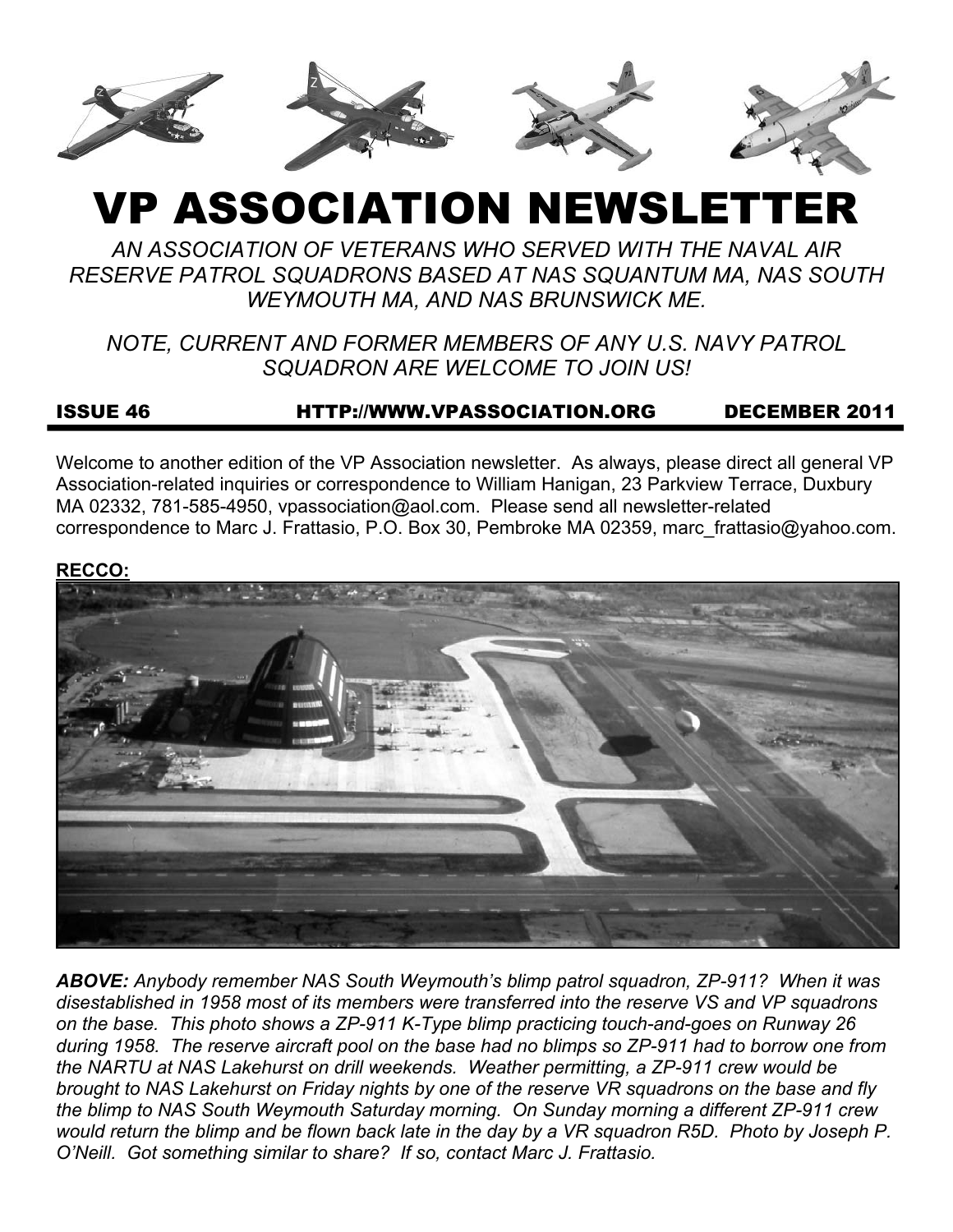## **FINAL FLIGHTS:**

It is our sad duty to report the recent death of Tom Meehan, who served with VP-92. Tom had lived in Norwell, MA.

#### **2011 ANNUAL REUNION:**



*ABOVE: Some of the reunion attendees who wore uniforms or flight suits. Bill Hanigan photo.*

The 2011 annual reunion, which was held at Hanscom AFB in Bedford, MA on Saturday September  $17<sup>th</sup>$ , was a great success. Attendance was a little bit down in comparison to previous years, perhaps due to high gas prices and the poor economy, but everybody who went seemed to have a great time. We noted many new faces and the absence of several people who have been fixtures at the reunion in previous years.

Many attendees, as suggested to honor the Navy's on-going  $100<sup>th</sup>$  anniversary of naval aviation celebration, wore uniforms or flight suits. In fact, this particular facet of the reunion proved so popular that we may invite you to wear your old military gear to all the reunions going forward. When it comes right down to it, how often do you get to wear a uniform or flight suit these days?

Our two special guests, former Patrol Wing 11 commodore CAPT Mark Turner and prospective VP-8 commanding officer CDR Todd Libby, came down from the Naval War College at NS Newport, RI to spend the afternoon with us. CAPT Turner delivered a terrific multi-media briefing that covered the current state of patrol aviation in the U.S. Navy and some of what's coming up in the future with the impending arrival of the P-8. After the presentation, CAPT Turner and CDR Libby answered questions from the audience. If you weren't there for this, well, you missed something really special.

Its not too early to make plans to attend the 2012 annual reunion. It will be held at the same place on a Saturday during the latter half of September. More specific information will be presented in the June newsletter. Please try to make it if you can and, just as important, please try to get some of your old shipmates to come too.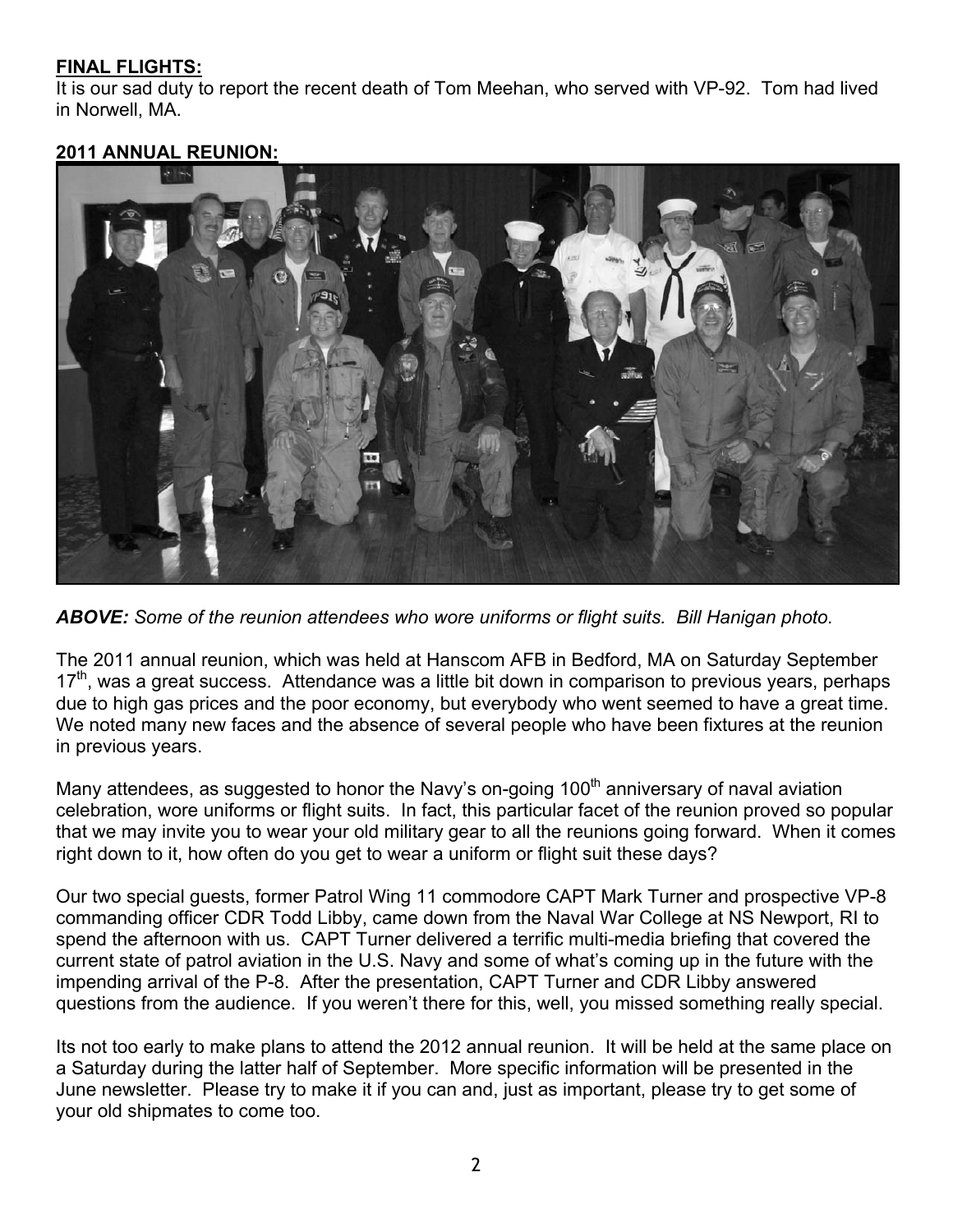

*ABOVE: CAPT Mark Turner, CDR Todd Libby, and Ned Rodgerson. RIGHT: Bob Allen, Maine National Guard Captain Darrell Davis, and Jim Fitzgerald. Darrell was formerly an AO with VP-92. He is now serving on active duty as an engineering officer. He earned a Bronze Star while serving overseas in the Iraq/Afghanistan War. Bill Hanigan photos.*



The sad fact is that maritime patrol aviation is GONE FOREVER in New England. On the east coast there is NO MPA north of NAS Jacksonville, FL. The VP Association is pretty much all that's left of the more than half-century of maritime patrol aviation heritage that started just before the country entered WW2 when the Navy moved a few VJ-4 PBY Catalinas from NAS Norfolk, VA to NAS Quonset Point, RI and NAS Squantum, MA to fly FDR's Neutrality Patrols. Let's keep that heritage alive by staying in touch, and the VP Association's annual reunion is perhaps the best way to do this.

#### **ADMIN FUND DONATIONS:**

The VP Association has no dues. Voluntary contributions are always welcome to help defray the cost of printing and mailing newsletters to shipmates who do not have e-mail. We'd like to thank Dave Childers, Gene Forgit, Herb Tallent, Robert Hickok, George Driscoll, Martin Grillo, and Robert Allan for their recent contributions to the administration fund.

#### **LOST CONTACT:**

We need a current e-mail (preferred) or street address for Troy Boswell, Pete Dormant, Robert Fitzpatrick, Dan Gilbert, Daniel Johnson, John Kipp, Charlie McCloskey, James Oliva, Mark Piscioneri, Paul Rood, Wayne Thomas, and Max Tucker. If you have this info contact Bill Hanigan.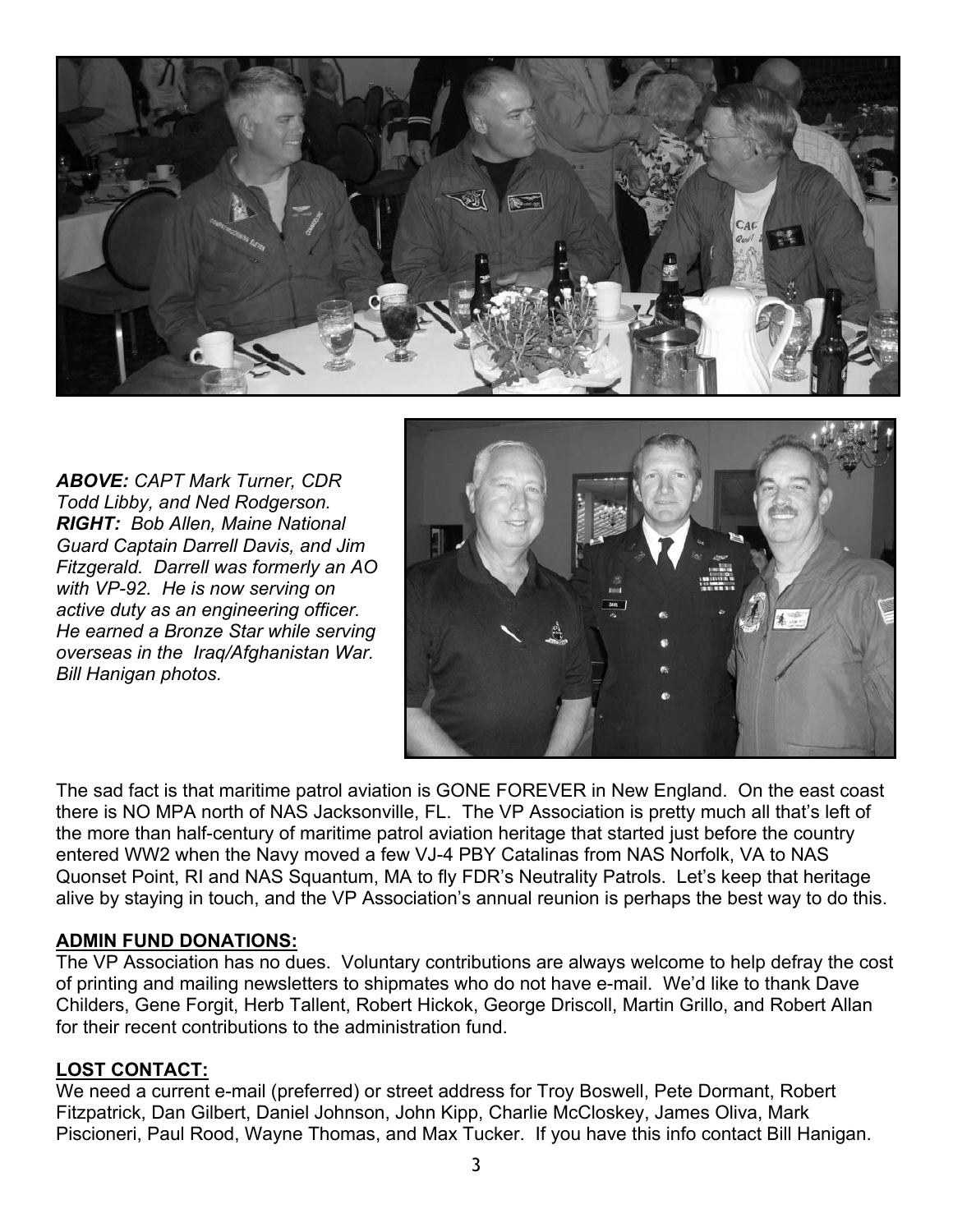## **RECENT CHANGES OF ADDRESS:**

Mike Christensen 56 Lincoln St. Richmond, ME 04357 drew\_2872@hotmail.com David Church 46025 North Greens Rest Drive Great Hills, MD 20634

Please note a new e-mail address for Rod Neibauer at rod767@comcast.net and H. A. (Nick) Nichols at n-nichols@comcast.net.

#### **NEW MEMBERS:**

Annette Connors 31 School Street Newport, RI 02840 flufnut2@aol.com

Jerry Eisenhaur 69 Main Street, Unit 46C Stoneham, MA 02180 781-438-1790 geejr@verizon.net VS-912, NADU

Erik Madsen 38 Old Powderhouse Road Lakeville, MA 02347 soccerrace@aol.com 508-947-1079 VP-MAU, VP-92

Mark Mederski 3559 Hwy 190 West Hammond, LA 70401 markmederski@yahoo.com 985- 320-6716 VP-92

Arthur Jarvis 108 White Tail Drive Albuquerque, NM 87122 505-856-6976 artjarvis@gmail.com VP-23, VP-92

David Morin PMB 9713 Box 2428 Pensacola, FL 32513 encounter1@aol.com VP-10

Rodney Lane 182 Lucerne Road Springfield MA 01119 hornet47@verizon.net VP-911

# **A SHORT NOTE FROM VP-92's BOB BELCHER:**

The ADCS in Fran Creney's picture (from the last newsletter) is Bob Fitzpatrick. He was my mentor and friend for years. I don't know his current whereabouts.

# **A RECENT PHOTO FROM VP-92's RICK CAESAR:**



VP-92 alumni John Steckel, Scott Savelle, Rick Caesar, Scott Andrews, Chuck Pierce, Marty McCormack, Jake Reid, Sean Reid, Jim Custer, Tim Sheridan, and Mark Hausler are shown at the USNA football game on October  $8<sup>th</sup>$ . C. X. Kennedy, Rod Messick, and Tom Lorenz were there too.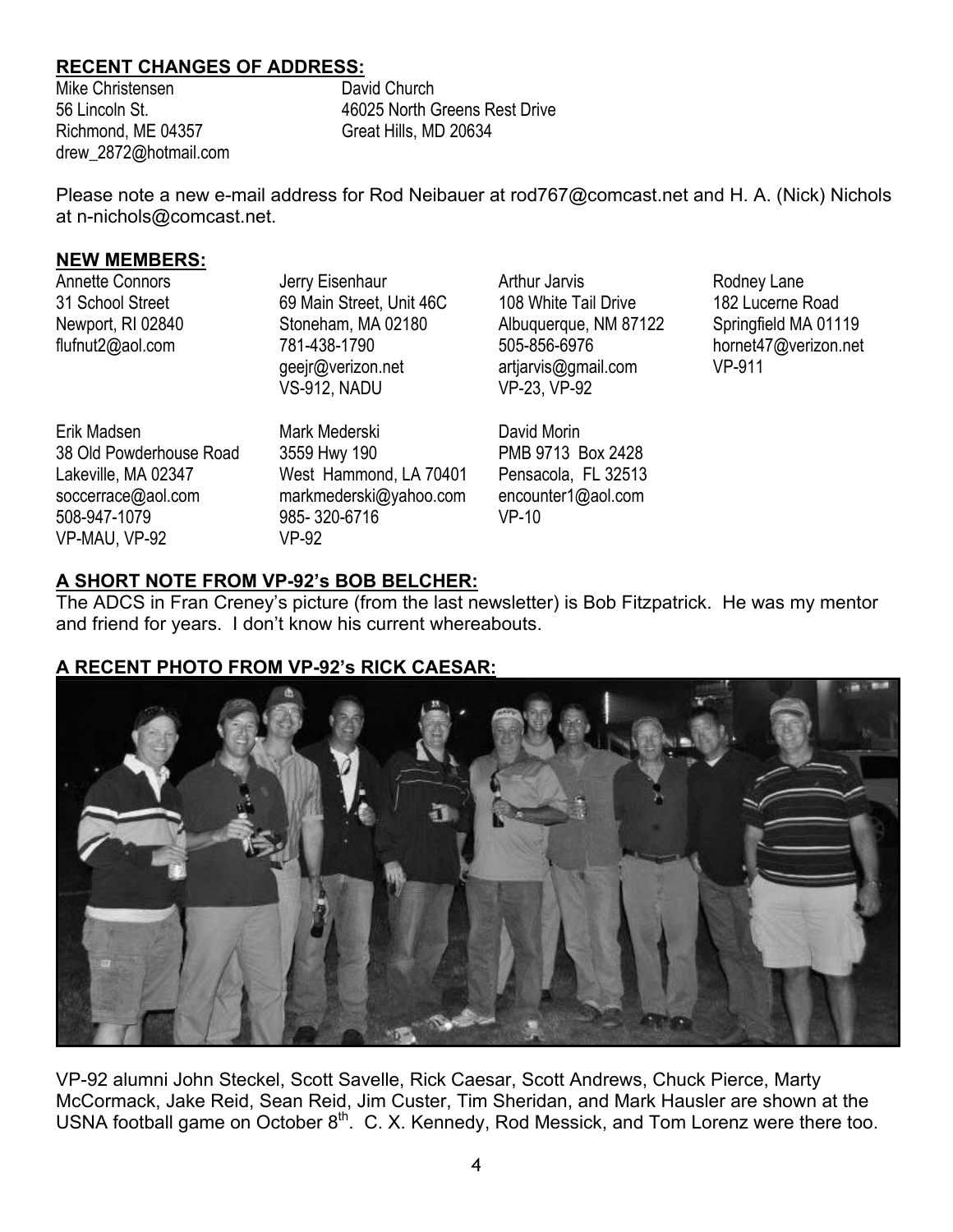# **A MESSAGE FROM JIM FOLLIS Of The DAV:**

VP Association member Jim Follis is the Department Commander for the Disabled American Veterans in Massachusetts. If you (or somebody you know) are a disabled veteran and require some assistance from the DAV call Jim at 617-727-2974 or e-mail him at gloriafollis@comcast.net.

# **MARITIME PATROL ASSOCIATION NOW ACCEPTING MEMBERSHIPS:**

The Maritime Patrol Association, a new group closely associated with the active duty Navy that basically sprung out of the MPRF Symposium and Reunion that was held at NAS Jacksonville, FL in April, is now accepting memberships. Check them out at http://www.maritimepatrolassociation.org.

# **SHEA FIELD NAVAL AVIATION HISTORICAL MUSEUM NOW OPEN TO THE PUBLIC:**

The Shea Field Naval Aviation Historical Museum is now open to the public on the last Saturday of every month from 9 to 11 AM. The museum, which is located in the Shea Fitness Center (the old base gymnasium) on Shea Memorial Drive at former NAS South Weymouth, serves as a repository of photographs, documents, and other artifacts pertaining to NAS Squantum and South Weymouth. Admission to the museum is free. The Shea Field Naval Aviation Historical Museum is operated by the ANA Patriot Squadron, a local affiliate of the Association of Naval Aviation. See the group's web site at http://www.anapatriotsquadron.org for details. The ANA Patriot Squadron welcomes new members and will give a good home to any memorabilia involving Squantum or South Weymouth.

## **FORMER NAS SOUTH WEYMOUTH PROPERTY TO BE SOLD AND BECOME A NEW TOWN:**

On November 14<sup>th</sup> the Navy agreed to sell the remaining government-owned land and structures on former NAS South Weymouth to developer LNR Properties for 25 million dollars. In related news, LNR Properties recently filed papers with the Commonwealth of Massachusetts to have the entire SouthField development on former NAS South Weymouth designated a new town. NAS South Weymouth, and now the SouthField development, is currently part of Abington, Hingham, Rockland, and Weymouth. In anticipation that the SouthField development will be designated a town, the LNR Properties office building on former NAS South Weymouth has a large sign up facing Shea Memorial Drive indicating that it is now the "Town Hall".

# **A NOTE FROM BOB CHAMPOUX OF THE VP-2 ASSOCIATION:**



*Right: The famous P2V-1 Neptune BuNo 89082 "Truculent Turtle". U.S. Navy photo.* 

Perhaps you've heard that, in this centennial year of Naval Aviation, the Patrol Squadron Two Association has undertaken the challenge of raising funds to sponsor the most famous patrol aircraft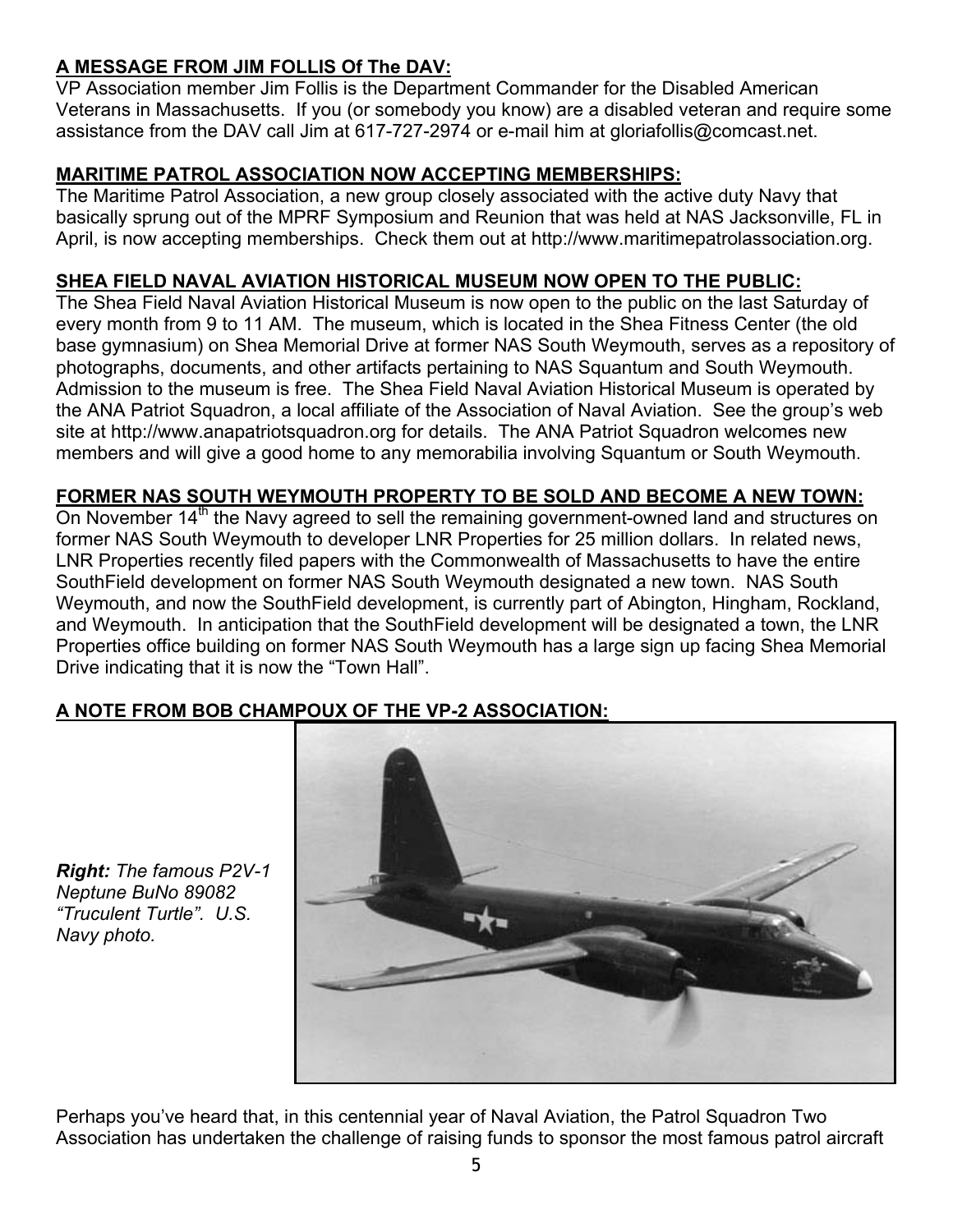in Naval Aviation History – The Truculent Turtle. In 1946, the crew of the Truculent Turtle set a long-standing world record for non-stop, unrefueled flight by flying from Perth, Australia to Columbus, Ohio… a distance of 11,236 miles over a span of 55 hours and 17 minutes. That performance by one of the Navy's first P2V-1 aircraft was singularly responsible for establishing the Navy's role for land based maritime patrol after WWII.

This unique aircraft is now in a place of honor at the National Naval Aviation Museum in Pensacola Florida, and needs a sponsor to ensure that it will receive the preservation and maintenance that such a famous aircraft deserves. Thanks to the donations of many individuals and some VP associations, we are well on the way to our goal of raising the \$50,000 needed for full sponsorship, but there is still a long way to go. If you haven't already done so, please make a donation to help preserve this airplane. You can also help by passing the word about this project to your other friends.

Send your tax-deductible check made out to the VP-2 Association to Doug Donohue at PO Box 2894, Gardnerville, NV 89410. To donate by credit card, please go to the National Naval Aviation Museum website donor page at www.navalaviationmuseum.org/getinvolved/giving/contribution-form and fill in the information requested. In the drop down "Designation" box click on "Exhibits", and then in the "Comments" box insert "VP-2 Truculent Turtle". After submission, the museum will provide a receipt; please forward a copy to Doug Donohue at nvsoar@charter.net to assure donation tracking and appropriate acknowledgment.

Refer comments and questions to Bob Champoux at rchampoux@comcast.net or 425-890-3857. Your financial assistance with this worthwhile project is greatly appreciated.

# **THE FLIGHT OF THE TRUCULENT TURTLE (by CDR Edward P. Stafford USN-R):**

This interesting narrative was forwarded to us by the VP-8 Alumni Association's Beth Perry:

"Truculent" means......

- 1: Feeling or displaying ferocity; cruel, savage
- 2: Deadly, destructive
- 3: Scathingly harsh; vitriolic
- 4: Aggressively self-assertive; belligerent.

No matter which definition you use, this turtle and most notably its crew -- boldly took off in 1946 to set a night distance record that would stand for 16 years.

Commander Tom Davies. U.S. Navy, stood on the brakes and pushed both throttles forward to takeoff power. At the other end of the mile-long runway he could make out a knot of news photographers. Scattered across the air base, hundreds of picnickers stood at the sound of the engines and riveted their attention to the plane. But for Davies and his four-man crew, this was no picnic. He and Commander Gene Rankin, U.S. Navy, in the copilot's seat. scanned the engine instruments. All normal. Davies then released the brakes, and the "Truculent Turtle" began to roll. On this day. 29 September 1946. the Turtle was a veritable winged gas tank, 15 tons over maximum gross weight with fuel, so heavy it could not taxi for fear of breaking the landing gear in a turn (the fuel had been loaded in takeoff position on the runway).

The plane rumbled and jounced slightly, as the speed built up. As each 1,000-foot sign went by. Rankin called out the speed and compared it to predicted figures on a clipboard in his lap. With the second sign astern. the Turtle was committed. Davies could no longer stop the charping, gas-filled aircraft on the runway. It was now quite literally, fly or burn. When the wavering airspeed needle touched 105 knots, Davies punched a button jury-wired to his yoke, and four jet-assisted takeoff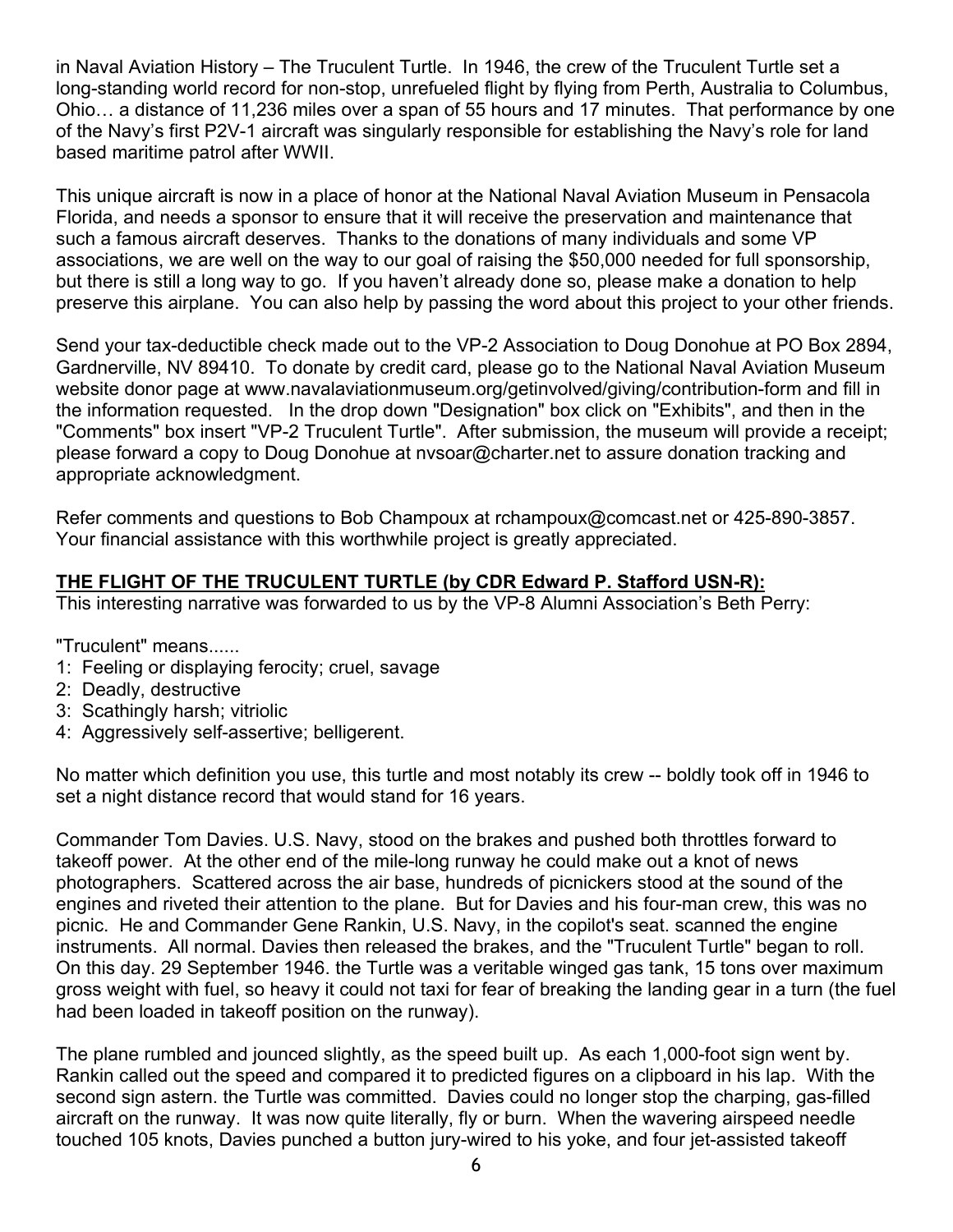bottles (JATO) fired from their attachment points aft on the fuselage. The crew could hear the roar of the bottles and feel their push. For a critical 10 seconds they provided the thrust of a third engine. The 4,000-foot sign and 115 knots came up at the same time. and Davies pulled the nose wheel off. There were some long seconds while the main wheels continued to rumble on the last of the runway, then they were still, spinning silently as the last pounds of weight were shifted to the wings, and the Turtle knew.

The instant he was sure he was airborne Davies called "gear up" and jerked his right thumb upward. Rankin hit the wheel-shaped actuator on the pedestal between the pilots, and the gear came up. The wheel doors closed just as the JATO burned out. Behind the pilots, Commander Walt Reid kept his hand on the dump valve that could drop 500 gallons of fuel a minute. Lieutenant Commander Roy Tabeling, at the radio position, kept all his switches off for now to prevent the slightest spark.

Now the Turtle was out over the Indian Ocean. With agonizing deliberation, altimeter and airspeed crept up ward. Walt Reid jettisoned the empty JATO bottles. At 125 knots -- stall speed with flaps up -- Rankin started the flaps coming in by careful small increments. At 165 knots Davies made his first power reduction, back to maximum continuous.

The sun was setting and the lights of the city blinking on as the Turtle circled back over Perth at 3,000 feet and headed out across the 1,800 miles of the central desert of Australia. On this record-breaking night, one already had been broken. Never before had two engines carried so much weight into the air.

The plan was to stay low -- about 3,500 feet -- for the first few hundred miles, burning off fuel and reducing weight so the climb to cruising altitude would require less gas. But the southwest wind, burbling and eddying across the hills northeast of Perth, brought turbulence that shook and rattled the overloaded Turtle, threatening the integrity of the wings themselves. Davies took her up to 6,500, where the air was smoother, reluctantly accepting the sacrifice of enough fuel to fly an extra couple of hundred miles at the other end of the flight.

Alice Springs at Australia's center slid under the long wings at midnight and Cooktown on the northeast coast at dawn. Then it was out over the Coral Sea where only just more than three years before the Lexington (CV-2) and Yorktown (CV-5) had put down the Japanese ship Shoho and turned back Shokuku and Zuikcaku to win the first carrier battle in history and prevent the cutoff and isolation of Australia.

At noon the Turtle skirted the 10,000 foot Peaks of southern New Guinea, and in mid-afternoon detoured around a mass of boiling thunderheads over Bougainville in the Solomons. As the sun set for the second time since takeoff, the Turtle's crew stood out across the vast and empty Pacific Ocean and established an "at sea" routine, standing two-man, four-hour watches, washing, shaving, and changing to clean clothes each morning, eating regular meals. The two Wright 3350 engines ran smoothly -- on all the gauges the needles were in the green - and every hour another 200 miles of the Pacific had passed astern. The crew's only worry was Joey, a nine-month-old, 35-pound female kangaroo destined for the Washington Zoo. She had hunched unhappily in her crate and refused to eat or drink.

Dawn of the second morning found the Turtle over Maro Reef, halfway between Midway and Oahu in the long chain of Hawaiian Islands. In the first voice-radio contact of the flight, Honolulu Radio warned of icing and severe turbulence over Seattle, the Turtle's planned landfall in the United States. Davies changed course to hit the coast in northern California, dropped the empty 200-gallon fuel tanks from the wing tips and eased up to 10,000 feet. At noon Reid came up to the cockpit smiling.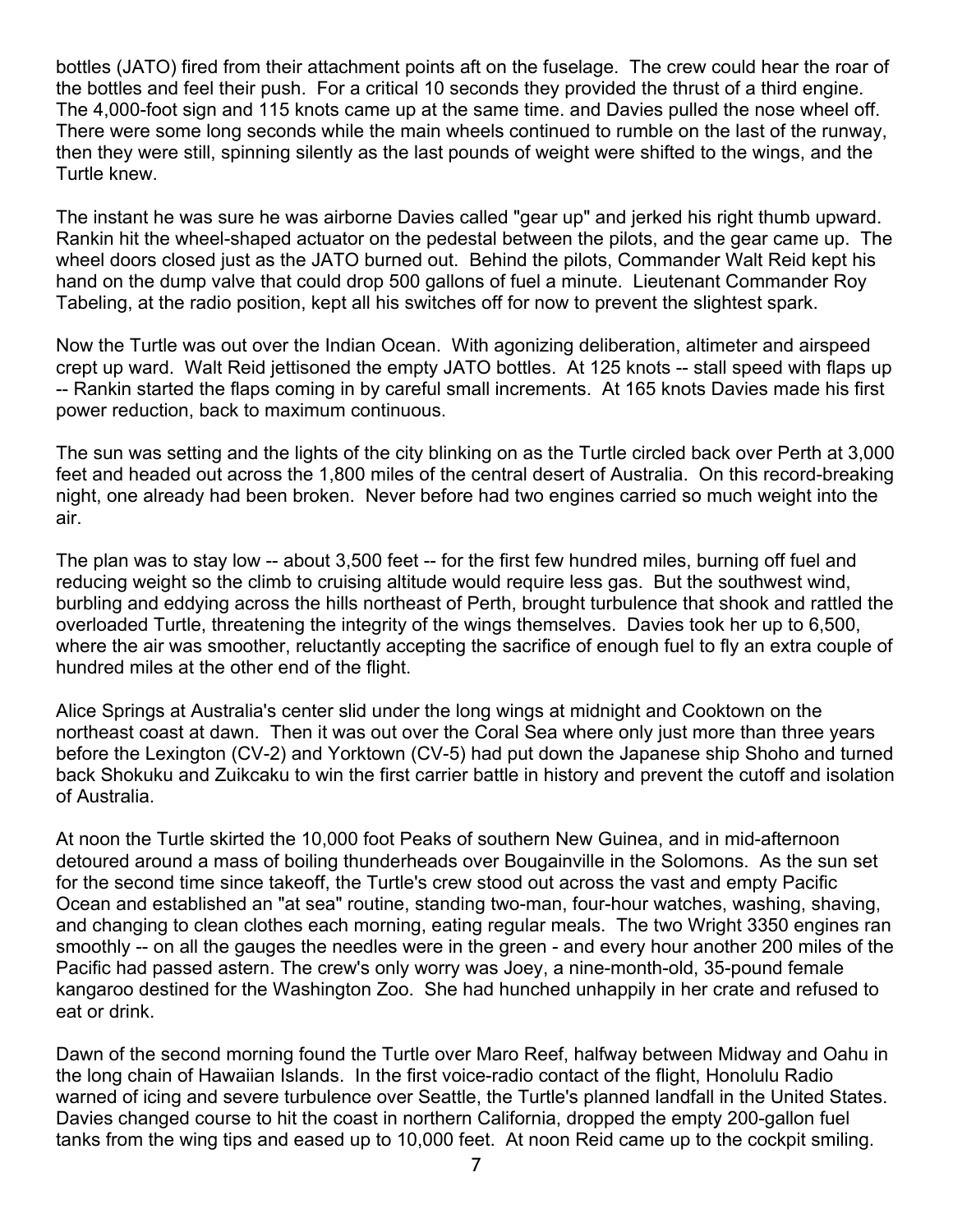"Well," he reported, "the damned kangaroo has started to eat and drink again. I guess she thinks we're going to make it."

The mission in which Joey's dim marsupial brain may or may not have acquired confidence was no stunt, despite her presence. In this early fall of 1946, the increasingly hostile Soviet Union was pushing construction of a submarine force nearly ten times larger than Adolf Hitler's at the start of World War II. Antisubmarine warfare was the Navy's responsibility. The Truculent Turtle was the first of the P2V "Neptune" patrol planes designed to counter the sub threat. Tom Davies' orders derived straight from the offices of Secretary of the Navy James V. Forestall and the Chief of Naval Operations, Fleet Admiral Chester W. Nimitz. A dramatic demonstration was needed to prove beyond question that the new patrol plane, its production representing a sizeable chunk of the Navy's skimpy peacetime budget, could do the job. With its efficient design that gave it four-engine capability on two engines, the mission would show the Neptune's ability to cover the transoceanic distances necessary to perform its ASW and sea-surveillance functions. And at a time when roles and missions were being developed to deliver nuclear weapons, it would not hurt a bit to show that the Navy, too, had that capability.

So far, the night had gone according to plan. But now as the second day in the air began to darken, the Pacific sky, gently clear and blue for so long, turned rough and hostile. An hour before landfall, great rolling knuckles of cloud punched out from the coastal mountains. The Turtle jolted and jarred. Ice crusted on the wings. Static blanked out radio transmission and reception. The crew strapped down hard, turned up the red instrument lights and took turns trying to tune the radio direction finder to a recognizable station. It was midnight before Roy Tabelling, with his years of electronics training and experience, succeeded in making contact with the ground and requested an instrument clearance eastward. A delightfully female voice reached up through the murk from Williams Radio, 70 miles south of Red Bluff, California.

"I'm sorry," the voice said. "I don't seem to have a flight plan on you. What was your departure point?" "Perth. West Australia." "No. I mean where did you take off from?" "Perth, West Australia." "Navy zero eight two, you don't understand. I mean what was your departure airport for this leg of the flight?" "Perth, West Australia." "But that's halfway around the world!" "No. Only about a third. May we have that clearance?" But the static and atmospherics closed in again, and now the weird and wonderful phenomenon of St. Elmo's fire added to the problems of the Turtle's crew. The two propellers whirled in rings of blue-white light. Violet tongues licked up between the laminations of the windshield. Eerie purple spokes protruded from the Neptune's nose. All those distracting effects would increase in brilliance with an accompanying rise in the volume of static on all radio frequencies then suddenly discharge with a blinding flash and a thump and begin slowly to rebuild. It was not for another hour, somewhere over the cliffs and ridges of the Donner Pass. that an instrument clearance could be patched together and the flight could proceed in regulation fashion.

The St. Elmo's fire had been annoying but not dangerous. Now came a serious threat to the mission. At the left center of the instrument panel a red-lighted pointer that all during the flight had been aligned parallel to its mate -- as though a pair of red clocks both read five minutes past one - flickered, oscillated, dropped down to the left, came back up momentarily, then dropped off again, farther this time, built up and again dropped off. In the language of engine instruments, that tachometer was announcing that the Turtle's left engine was failing. In the jarring, crackling night sky somewhere over Nevada, Davies suddenly had much to ponder. Navy and civil flight regulations and common sense required an immediate landing at the nearest available field in the event of engine failure. But where was that? Probably Reno. Would that field be open, or did the present foul weather extend all the way to the deck? And what about the mission record? The Turtle was now 9,000 miles from Perth, 1,000 better than the old mark. But was that good enough? The Neptune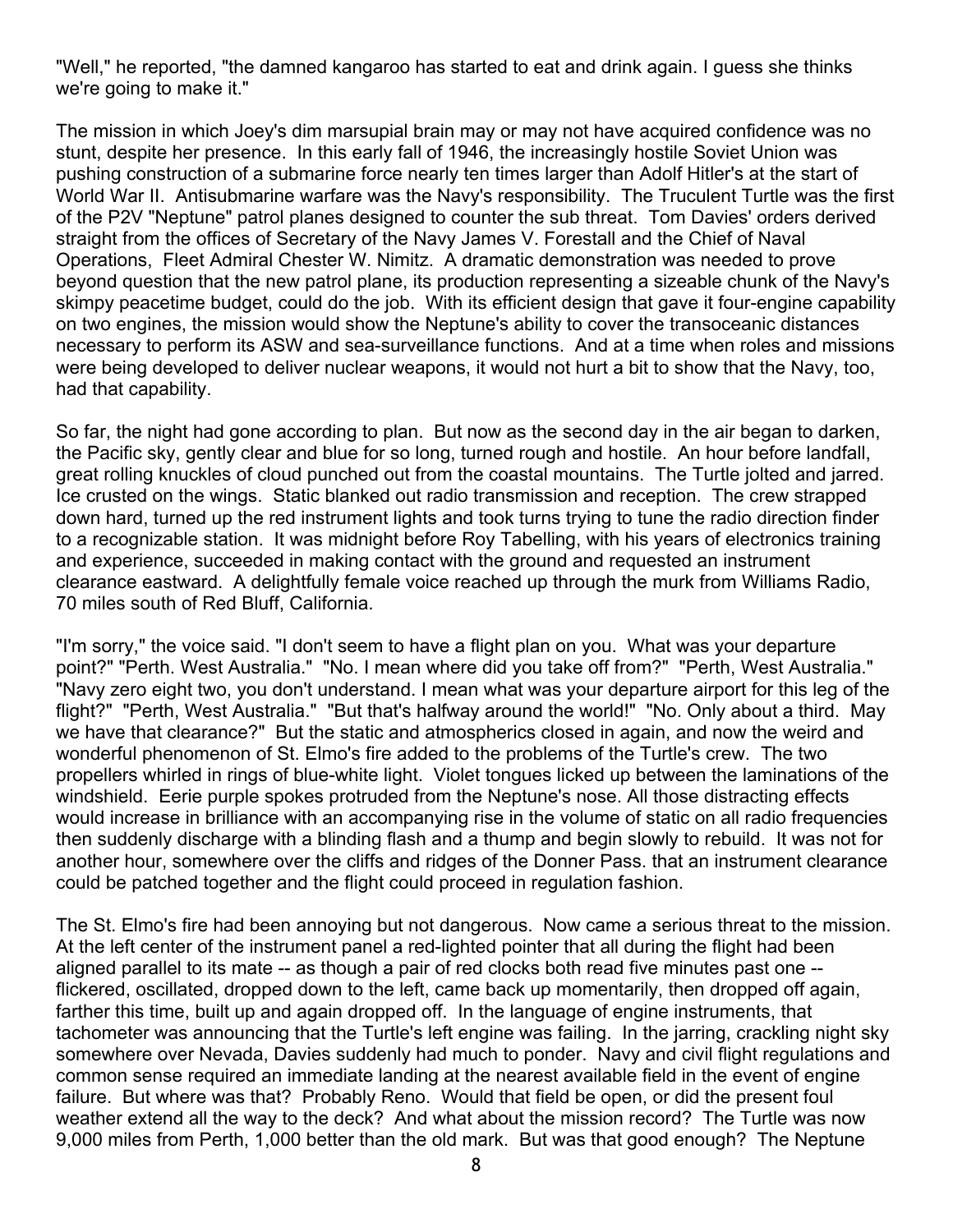was now light enough for single engine flight, but how much farther could it go on one engine? And was it worth risking this first expensive aircraft of what should one day be a family of hundreds for the sake of improving a distance record?

Whatever the answers to all those questions, the first thing to do was to shut down the bad engine, reducing its drag and minimizing the damage. Davies reached up for the button that would feather the prop. But at that moment it struck him that something about this sick engine was not normal. The altimeter showed no loss of altitude. Control pressures remained unchanged -- no retiming or extra force had been needed on yoke or rudders. He jabbed the beam of a flashlight over his left shoulder. The prop out there whirled normally. There was no sign of smoke or oil. He checked the panel. Manifold pressure, oil pressure, and oil temperature and fuel now all were normal. Davies ran the throttle forward on the port engine and felt a welcome swerve under his hands and feet. Relief surged. That beautiful left engine was as good as ever. Only the tachometer was faulty.

The weather finally broke with the dawn of the Turtle's third day in the air, and all morning Davies followed the section lines of the plains states to the eastward. Nebraska, Iowa. and the Missouri and the Mississippi rivers slid past below. To the north, the haze of Chicago was in sight. But now. not surprisingly, fuel was becoming a problem. The wingtip tanks had long ago been emptied and jettisoned over the Pacific. The bomb bay tanks, the nose tank, and the big fuselage tanks were empty. The fuel gauges for the wing tanks were moving inexorably toward zero. Davies and his crew consulted, tapping the panel, calculating and recalculating remaining fuel, and cursing the gauges on which one-eighth of an inch represented 200 gallons -- more than an hour's flight, nearly 200 miles. At noon they concluded they could not safely stretch the flight beyond Columbus. Ohio.

At quarter past one that afternoon the runways and hangars of the Columbus airport were in sight. The Turtle's crew were cleaned-up and shaven and in uniform. And the fuel gauges all read empty. With the landing checklist completed and wheels and naps down. Davies cranked the Turtle around into final approach. As the plane leveled out in final, the left engine popped, sputtered and cut out. Not- now. he thought, palms moist on yoke and throttles, not after all the miles, just one mile from touchdown! But the right engine continued to provide power and the left caught and ran again (a fuel boost pump had acted up). At 1325 on I October, the Neptune's wheels once more touched the earth -- touched it hard, with tires that had been inflated to support the ten Cadillac's weight of fuel that had now been burned -- 11,236 miles and 55 hours and 16 minutes from where they had taken off.

Before that day was over, the Turtle's crew had been decorated by Secretary Forestall and were scheduled to meet with President Harry S Truman. And Joey, observably relieved to be back on the solid earth, had been installed in luxurious quarters in the Washington Zoo. The record established by Tom Davies and the Truculent Turtle stood not just for a year or two or three, but through the remaining 1940s and the entire decade of the 1950s-for 16 years, until early in 1962.

A thousand sisters followed the Turtle. For a quarter-century after that epic flight, seven generations of Neptune's painted with the colors of a half-dozen nations have patrolled the oceans of the world and provided an effective global counter to the threat of hostile submarines. And today, that first long-legged Neptune with the Disney turtle painted on its nose stands in honored dignity at the Naval Aviation Museum in Pensacola, Florida, an inspiration to all, but especially to the generations of patrol-plane pilots who have followed in the daringly professional tradition of Commander Tom Davies and his crew.

Commander Stafford is a prolific freelance writer whose work has appeared many times in Proceedings. Among the many publications for which he has written National Geographic and Reader's Digest. Commander Stafford is perhaps best known as the author of the World War II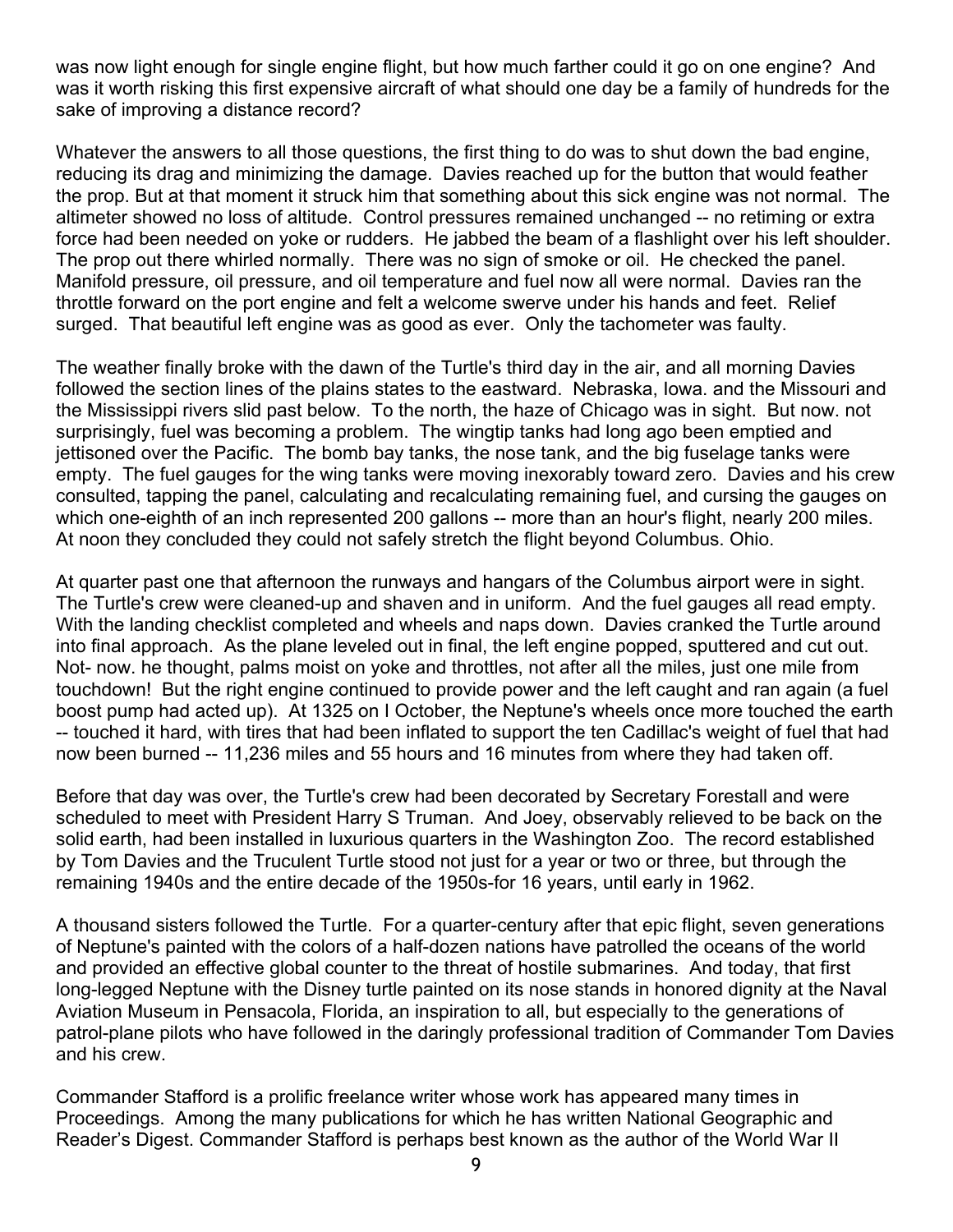history of the USS Enterprise (CV-5), The Big E, now available as part of the U. S. Naval Institute's Classics of Naval Literature series.

# **CP-140 AURORAS TAKE ON NEW ROLE (by CAPT Jill Strelieff):**

Originally designed for anti-submarine warfare, the CP-140 Aurora long-range patrol aircraft is showing off its capabilities in the intelligence, surveillance and reconnaissance (ISR) missions that have come its way on Operation Mobile.

The bi-coastal Auroras, one is from 14 Wing Greenwood, N.S., and the other from 19 Wing Comox, B.C., arrived on March 25 at the NATO naval air station in Sigonella, Italy. The Sigonella detachment was the last-deployed element of Task Force Libeccio, the air component of Canada's contribution to NATO-led efforts to empose an arms embargo against Libya, impose a no-fly zone in Libyan airspace, and protect civilians in Libya in compliance with U.N. Security Council Resolution 1973.

The Aurora detachment includes about 80 personnel: 26 aircrew, and three crews of aircraft technicians and support staff from 19 Wing and 14 Wing. The first task the Auroras took on was to identify vessels in the embargo zone - the waters of the central Mediterranean Sea off Libya - and relay that information to the NATO task group patrolling the waters off Libya. Since March 25, a large fleet of NATO warships, including the Canadian frigate HMCS Charlottetown, has patrolled the embargo zone to reduce the flow of mercenaries, arms and related materiel to Libya.

Throughout those early maritime surveillance missions, the Auroras showed their top-class form. The Auroras are not only fast - they can travel at 400 knots, as fast as the CT-114 Tutor jets the Snowbirds fly - but they have plenty of stamina too and can stay aloft for up to 12 hours. They carry an array of sensors to gather and record the precise, reliable ISR data required to create a clear picture of the situation at ground level or at sea.

With this unique combination of capabilities, the Auroras were a natural choice for inland ISR missions, and now provide ISR data on Libya's coastline, highways, and command & control centers.

"This is a new role for us," said Captain Stephanie Hale, the air combat systems officer and operations officer on Roto 0 of the Sigonella detachment. "The new mission suite systems, including electro-optic infrared and overland equipment, have changed what we're able to provide, and changed where we're able to work."

The overland equipment mission suite (OEMS), a new addition to the Aurora, was acquired for Op Podium, the CF participation in security for the 2010 Vancouver Olympics. With the OEMS, an Aurora crew can record three live video feeds from improved electro-optic infrared (EOIR) cameras. At the end of each sortie, the resulting imagery is transmitted to the Combined Air Operations Centre in Poggio Renatico, Italy.

"We're taking all the resources we have available in theatre and using them to maximize the effect of the mission," said Major Derrick Hotte, the Sigonella detachment commander on Roto 0. The Aurora detachment's most important resource is its people, who deployed on very short notice and flew their first mission within 72 hours of arriving in Sigonella. They've flown every day since.

"We've maintained a serviceability rate of over 90 per cent," said Maj Hotte. "That really speaks to the commitment and dedication of the maintenance staff, and the team approach to how we conduct operations. All of the staff have exceeded expectations and have done a lot to bring credit to the long-range patrol aircraft community and to the Canadian Forces."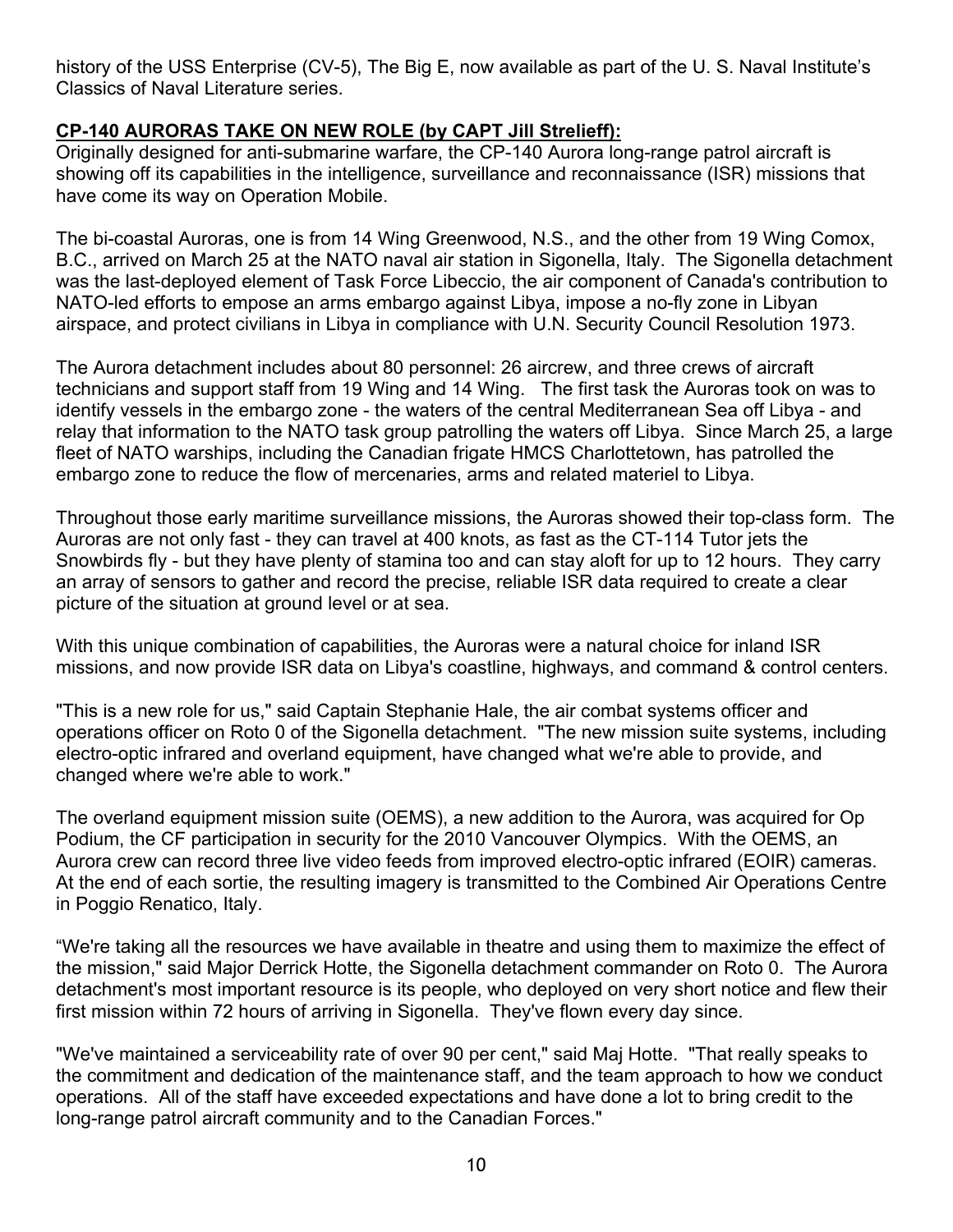## **CHINA'S NEW AIRCRAFT CARRIERS!:**



As reported in the previous VP Association newsletter, the ChiComs recently put the former Soviet Navy aircraft carrier Varyag, purchased in a partially completed state from the Ukraine in 1992, into service. The Chinese claim that the refurbished aircraft carrier, which they renamed Shi Lang, is being used for training purposes only. Well, here's what the Chinese People's Navy is training for…

The computer-generated illustration shown above is not a screen-grab from the television show "Thunderbirds", but allegedly depicts Chinese plans for a huge and totally new catamaran aircraft carrier. Note, this is just one example of how China is spending those American dollars that we've been sending their way via outsourced manufacturing. Do you suppose those cheap Walmart shirts and sneakers will prove to have been worth it in the long run?

#### **RECOMMENDED READING:**

VP Association member John Yaney has recently completed a comprehensive illustrated history of the Naval Air Development Unit. NADU was a secretive regular Navy command that operated at NAS South Weymouth between 1953 and 1961 to provide aircraft to flight test classified military R&D projects. NADU was closely associated with the MIT Lincoln Labs and the SAGE (Semi-Automatic Ground Environment) air defense system. NADU operated a diverse fleet of aircraft that included jet fighters, patrol planes, radar picket planes, transports, and blimps. John's book has 571 pages and 405 illustrations. It is self-published and will not be sold in stores. To buy it on-line go to the link on the "Geedunk" page on the VP Association's web site at http://www.vpassociation.org. Alternatively, you can order by mail by sending a check for \$55 for the hard cover or \$40 for the soft cover version to John C. Yaney, 81 West St., Whitman MA 02382.